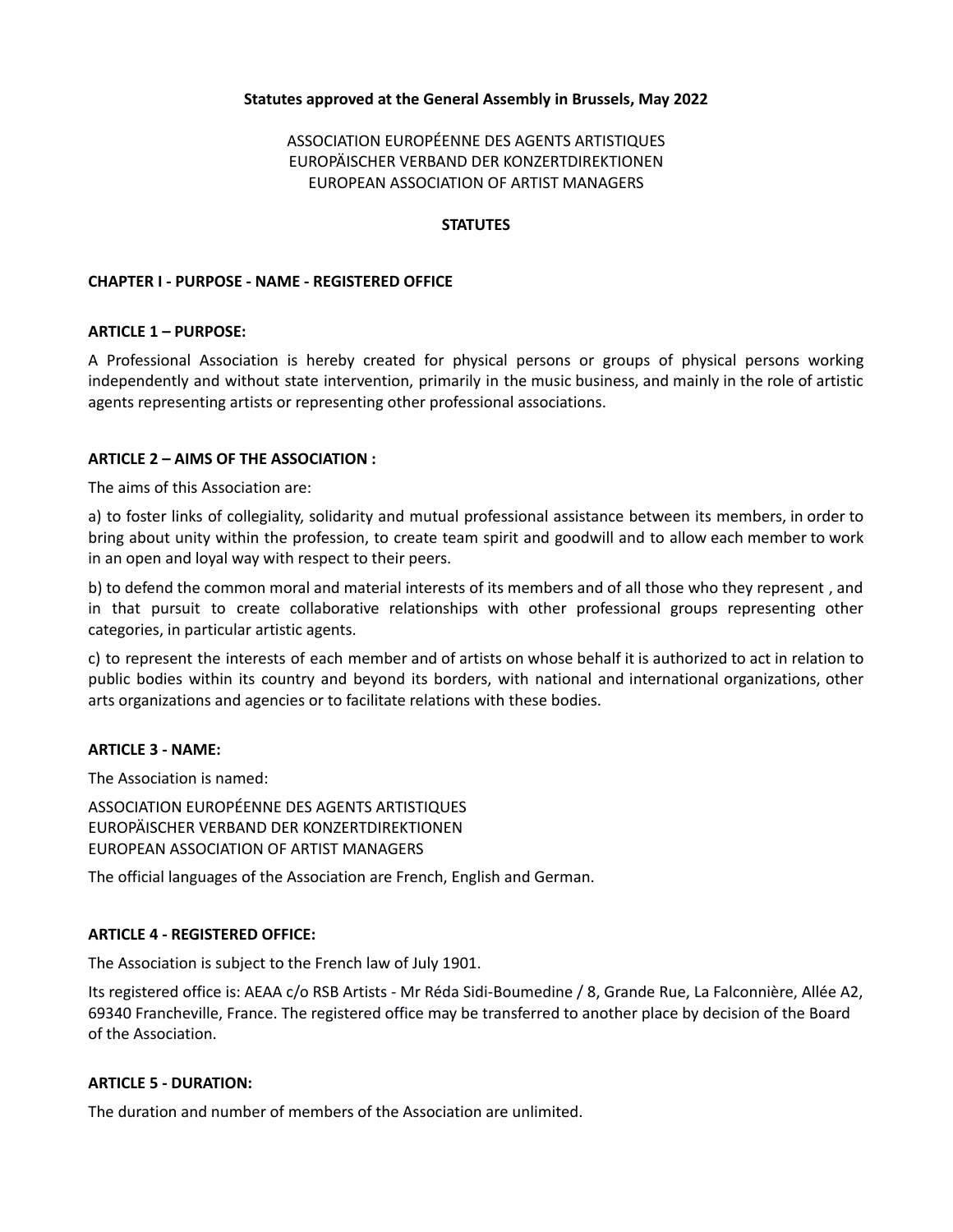### **CHAPTER II – ADMISSIONS**

### **ARTICLE 6 - CONDITIONS FOR ADMISSION AS A MEMBER:**

In order to join the Association, applicants must meet the requirements of Article 1 for at least two years in their country of residence. Applicants must have a registered place of business, where they regularly carry out their profession and hold a license or a legal authority when required to carry out their activity in the country of residence.

## **ARTICLE 7 - PROCEDURE FOR ADMISSION**

### **A. FOR FULL MEMBERS**

Applications for admission to the Association may be sent at any time by letter to the President of the Association referring to the admission requirements of Article 6. The application for admission must be sponsored by four members of the Association at least two of which are citizens of countries other than that of the candidate and at least one citizen of the country of the candidate, if available. Sponsors must confirm their support in writing to the President of the Association.

At the discretion of the Board, in the event of difficulties or other exceptional circumstances, a 50% discount may be applied to the membership fee upon written request, for a period of up to two years following admission.

Therefore the President shall do his/her utmost to inform all the members of the association about requests for admission, following which there will be a qualifying period of 14 days. If there are no objections within this period, the board will review the applications and decide on these as soon as possible.

If the Board cannot resolve one or more objections, the application for admission will be put to a vote at the next General Assembly. The candidate will officially become a full member on the 1st day of the month following the date of admission.

The membership fee of the new member will be due in full if the admission occurred during the first six months of the year. The membership fee will be reduced by 50% if the admission occurs during the second half of the current year. If a former member who resigned wishes to return to the Association, he/she must submit a new application admission but does not require sponsorship.

#### **B. FOR ASSOCIATE MEMBERS**

Any one full member may sponsor only one associate member.

A full member may sponsor for associate membership only one person from his/her own agency. The application for admission as an associate member shall be sent by the full member at any time to the President by letter. The requirements of article 6 do not apply to such applications.

The Board will review applications and decide on them.

The candidate will officially become an associate member on the 1st day of the month following the date of admission.

The associate member does not pay a membership fee and has no right to vote except if he/she holds the proxy of the full member from his/her agency.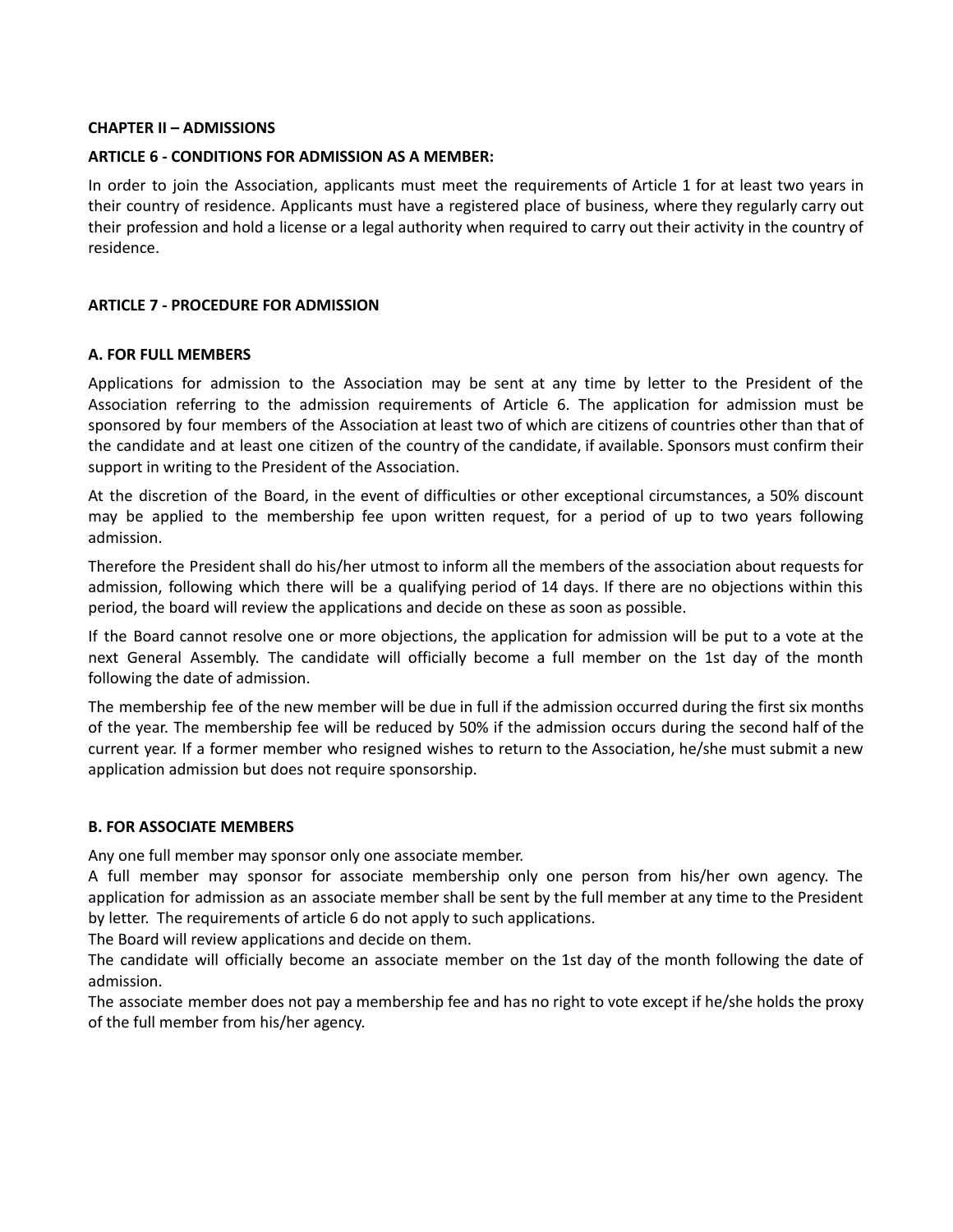## **C. FOR AFFILIATE MEMBERS**

Affiliate member status is intended for national, international or regional associations of artists' agents whose objectives and ethics are compatible with those of the AEAA. Affiliate members are represented by their president, or in case of absence a duly appointed representative. Affiliate members have the right to vote (one vote) through their representatives.

Applications for admission to the Association may be sent to the President at any time by a letter of application referring to the admission conditions of Article 6.

Subsequently the President will inform all Association members of admission applications, after which a waiting period of 14 days will begin. If there are no objections within this period, the Board will examine the requests and decide on them as soon as possible thereafter.

If the Board cannot remove one or more objections to the candidacy, the contested admission request will be submitted to the General Assembly, which will take a decision. The candidate will become a member on the first day of the month following the date of their admission.

The membership fee will be due in full if its admission occurs during the first six months of the current calendar year. If the admission takes place during the second semester of the current year only 50% of the membership fee is payable.

# **D. CHANGE OF AGENCY**

In the event of a change of agency, as it is the physical person who is a full member and not the agency, membership remains valid and is transferable. The full member shall inform the President or the General Secretary of this development in writing . Should an associate member be affected by the change of agency of the relevant full member, his/her membership may automatically be transferred along with the full member to the new agency, failing which the associate membership is terminated

## **ARTICLE 8 - RESIGNATION:**

Any full member of the Association may resign at any time, effective from the end of the current year and subject to payment of that year's membership fees in full;

An associate member may resign at any time, effective from the end of the current year.

The following members are no longer considered part of the Association:

1. deceased members;

2. members who have resigned by letter to the President.

3. full members excluded by the General Assembly for non-payment of fees or excluded for serious reasons as defined in Article 11;

4. associate members whose full member sponsor leaves the Association for whatever reason;

5. associate members whose exclusion is requested by their full member sponsor, by decision of the Board, or in the event of dubious behaviour or arising from grounds for exclusion as defined in article 11, by decision of the Board.

## **ARTICLE 9 - DEATH OR TRANSFER OF AGENCY:**

In the event that an agency is assigned or transferred by succession, the successor shall assume the voting rights for the current year assuming that the membership fee has been paid. The successor may, if desired, request admission to the Association as an individual member. The Board may waive the three-year waiting period under Article 6.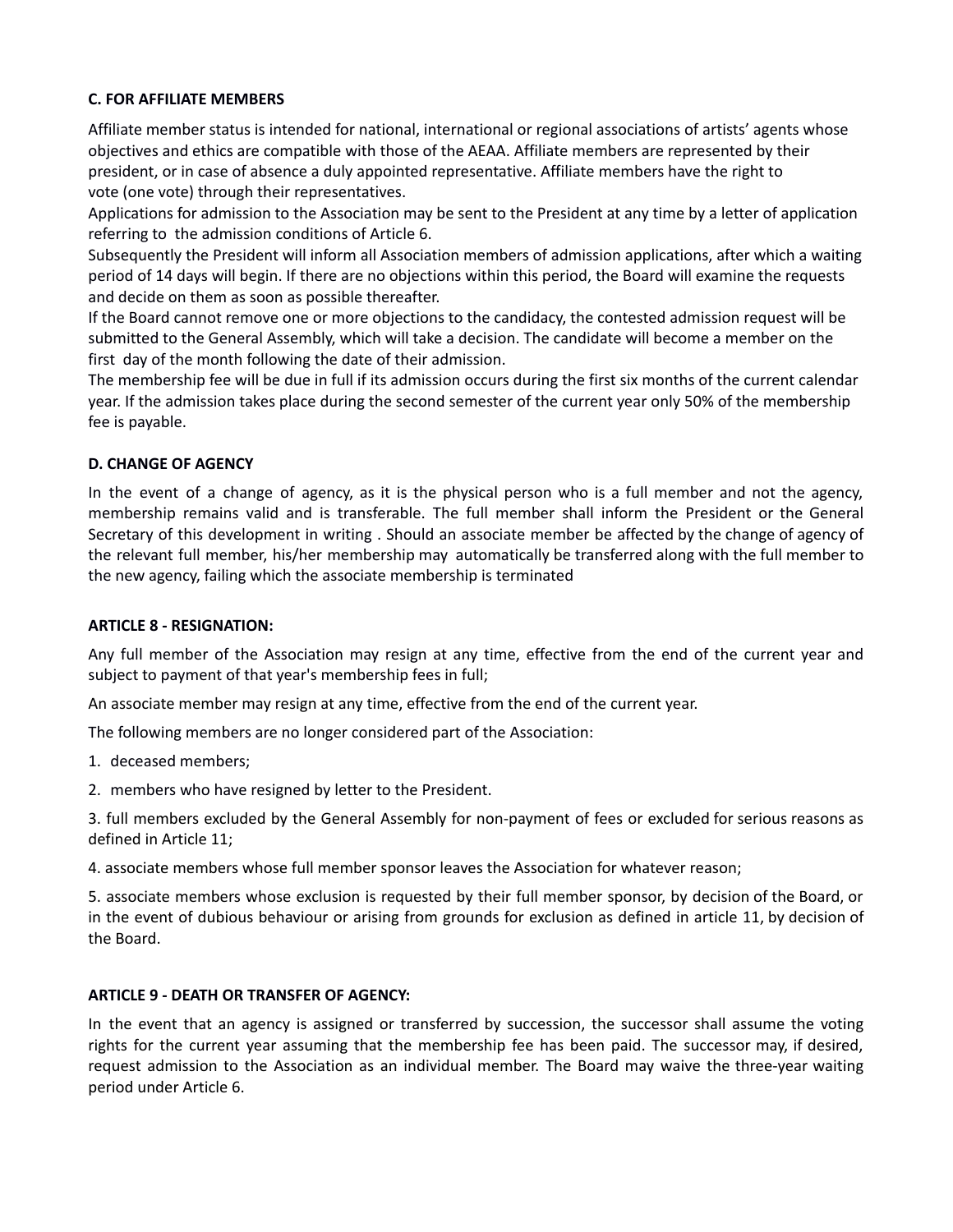## **ARTICLE 10 – LEAVE OF ABSENCE:**

If required or justified in the circumstances, the Board may require or authorize a member to seek a leave of absence for a maximum of three years, with the option of an extension. During his/her leave, the member will pay no fees and will not be entitled to vote.

### **ARTICLE 11 - EXCLUSION:**

Only the General Assembly may impose an exclusion. The following are among the grounds for exclusion: criminal conviction marring the honour or reputation of the member, any serious breach of morality or commercial probity, breaches affecting the purposes, aims and interests of the Association, any misuse of the title of member of the Association, or failure to pay fees for two consecutive terms. This list is illustrative and not exhaustive.

### **ARTICLE 12:**

The General Assembly has the authority to distinguish any full or former member with honorary status. Honorary Presidents or Honorary Members do not have voting rights and are not obliged to pay fees.

### **CHAPTER III - FINANCE AND FINANCIAL YEAR**

### **ARTICLE 13 - RESOURCES OF THE ASSOCIATION:**

The resources of the Association consist of:

- a) membership fees of full and affiliate members;
- b) proceeds from the sale of publications of the Association;
- c) donations;
- d) exceptional contributions decided on by the General Assembly.

#### **ARTICLE 14 - ANNUAL FEES:**

Fees are only payable by full and affiliate members.

For all members, the annual fee is set by the General Assembly for the following year and is payable at the beginning of the year and upon receipt of the invoice sent by the Treasurer of the Association. Failure to pay two consecutive fee periods is a potential ground for exclusion from the Association (see Article 11). Excluded members continue to owe the unpaid fees and interest on the same.

#### **(CLASSICAL MUSIC ARTISTS CMA)**

Membership of the AEAA is unconditionally linked to Classical Music Artists (a publication of the AEAA and the IAMA): [www.classicalmusicartists.com](http://www.classicalmusicartists.com). In addition to the AEAA membership fee (Article 4), full members shall pay an annual sum to CMA, which may be amended from time to time by the Editorial Board of Classical Music Artists. This amount will be calculated with regard to the number of artists exclusively represented by the full member. Should members not choose to list their artists, they will nonetheless be obliged to pay the minimum fee equivalent to that applicable to  $0 - 20$  artists. Information about the Agency and the List of Artists shall appear on the website and also in the Association publication "Classical Music Artists - Who Represents Whom". Each member is responsible for the representation information of their artists in CMA.

#### **ARTICLE 15 - FINANCIAL YEAR:**

The financial year is the calendar year: 1 January - 31 December.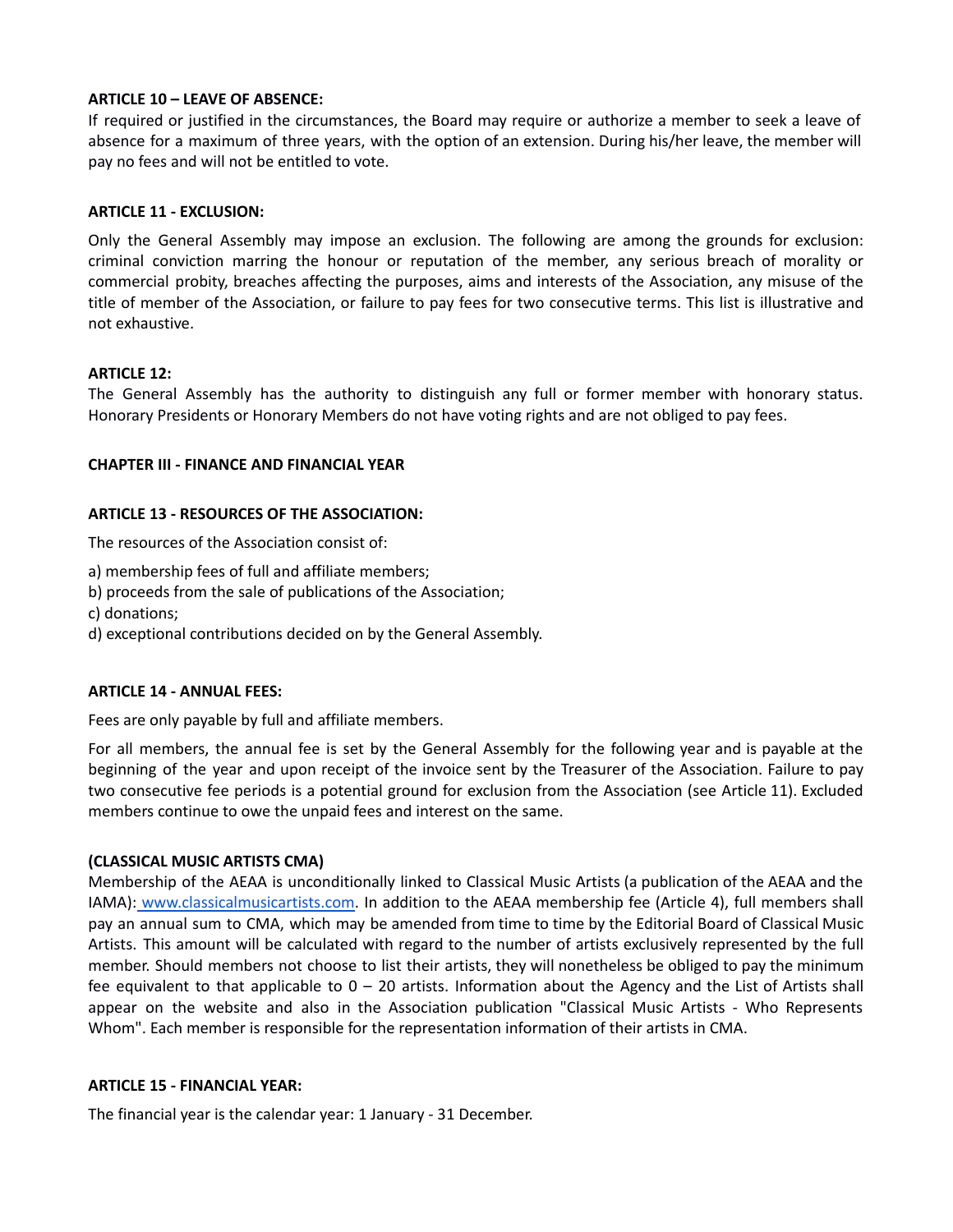### **CHAPTER IV – STRUCTURE**

## **ARTICLE 16 - GOVERNING BODIES OF THE ASSOCIATION:**

The governing bodies of the Association are: a) General Assembly b) Board c) Auditors

#### **CHAPTER IVa - GENERAL ASSEMBLY**

#### **ARTICLE 17 – GENERAL ASSEMBLY:**

The General Assembly is composed of members of the Association. The Board calls the Assembly at least one month in advance by standard post or by email.

a) Annual General Assembly:

The General Assembly meets once a year in Paris or in another location chosen by the General Assembly or by the Board, and rules on the agenda enacted by the Board. It must take place within the first six months after the end of each financial year.

b) Extraordinary General Assembly:

Extraordinary General Assemblies may be called by the Board, and, in cases of emergency, by the President or the Vice-President.

### **ARTICLE 18 - AGENDA OF THE GENERAL ASSEMBLY:**

The agenda must be communicated to members at least 14 days before the General Assembly. It contains the matters to be discussed at the General Assembly. Members may request the discussion of other points, which may be addressed during the Ordinary General Assembly, providing they are communicated by letter to the President, and the Board has given its consent. Each proposed amendment to the Statutes must be contained in the agenda to be notified to members at least 14 days before the General Assembly.

If an item on the agenda requires the presence of an external person or non-member colleague, he or she may be invited by the Board to participate in discussions, without voting rights

#### **ARTICLE 19 - CHAIR OF THE GENERAL ASSEMBLY:**

General Assemblies are chaired by the President of the Association or failing that by the Vice-President or, on decision by the Board, by another Board member.

#### **ARTICLE 20 - VOTING AT THE GENERAL ASSEMBLY:**

Each full member has one vote. If a single office has several partners, they have a single vote between them. They may have a maximum of one further vote, if they pay a second fee.

Associate members have no voting rights, but they may hold a proxy from an absent full member allowing them to vote in the name of that member ("PROXY").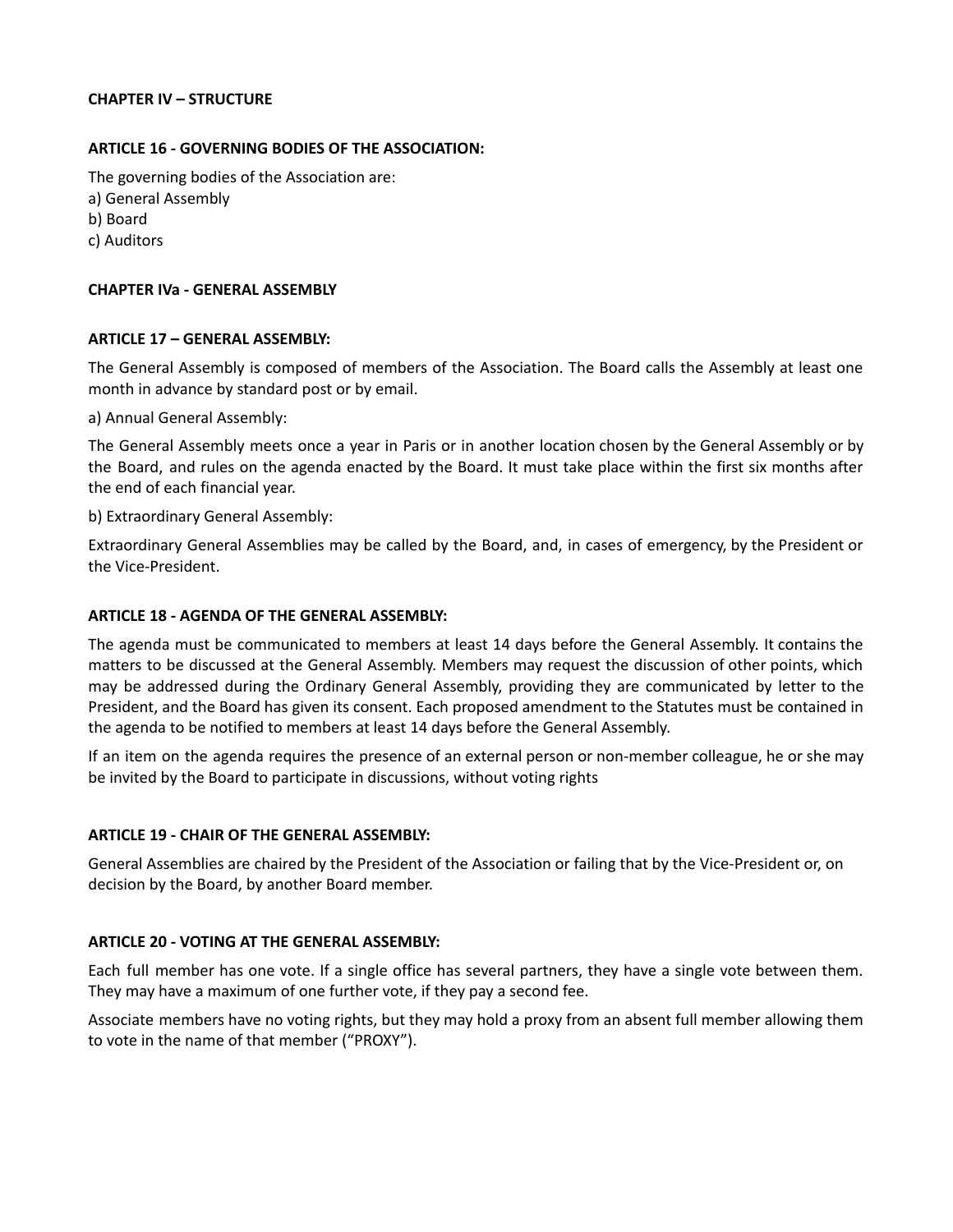## **ARTICLE 21 - DELEGATION OF VOTE:**

If a member is unable to attend the General Assembly, he/she may be physically represented, with voting rights, by a non-member colleague ("STAND-IN") or give a proxy to another full member or associate member of the Association ("PROXY").

This delegated power must be communicated in writing to the Board before the opening of the General Assembly. A member present at the assembly may cast no more than three votes: his/her own and, if applicable, those of up to two absent members having given proxy to him/her.

# **ARTICLE 22 – deleted by the General Assembly of 16 April 2004**

# **ARTICLE 23 - LOSS OF VOTING RIGHTS:**

Upon a decision of the Board, a full member who has not paid membership fees for the last two periods loses their voting rights and the right to be represented.

# **ARTICLE 24 - JURISDICTION OF THE GENERAL ASSEMBLY:**

The following matters are included in the jurisdiction of the General Assembly:

a) approval of annual activity report and accounts;

b) election of the President, board and auditors;

c) deciding on proposals from the Board and from members;

d) determining the amount of the membership for the following year and of any exceptional contributions from members;

e) the admission of new members in the event of objections, and the exclusion of members,

f) amendments to the statutes;

g) decisions relating to the dissolution of the Association and of the disposal of its corporate assets;

h) appointment of honorary members.

## **ARTICLE 25 - DECISIONS OF THE GENERAL ASSEMBLY:**

The General Assembly may only deliberate on and make decisions if  $\chi$  of voting members are present or represented. The decisions of the General Assembly are taken openly by a show of hands, if other provisions have not been requested. Voting must be by secret ballot if 1/3 of the members present so request.

The decisions of the General Assembly are taken - with the exception of Article 26 - by a simple majority vote of members present or represented. In case of a tied vote, the President has the deciding vote.

## **ARTICLE 26 - EXTRAORDINARY DECISIONS:**

Decisions on the following matters must be made by a majority of at least 2/3 of the voting members present or represented (quorum)

- a) admission of members in the event of objections;
- b) exclusion of members in the event of objections;
- c) election of the Board and of the President;
- d) amendments to statutes;
- e) dissolution of the Association;
- f) disposal of the corporate assets of the Association in the event of dissolution.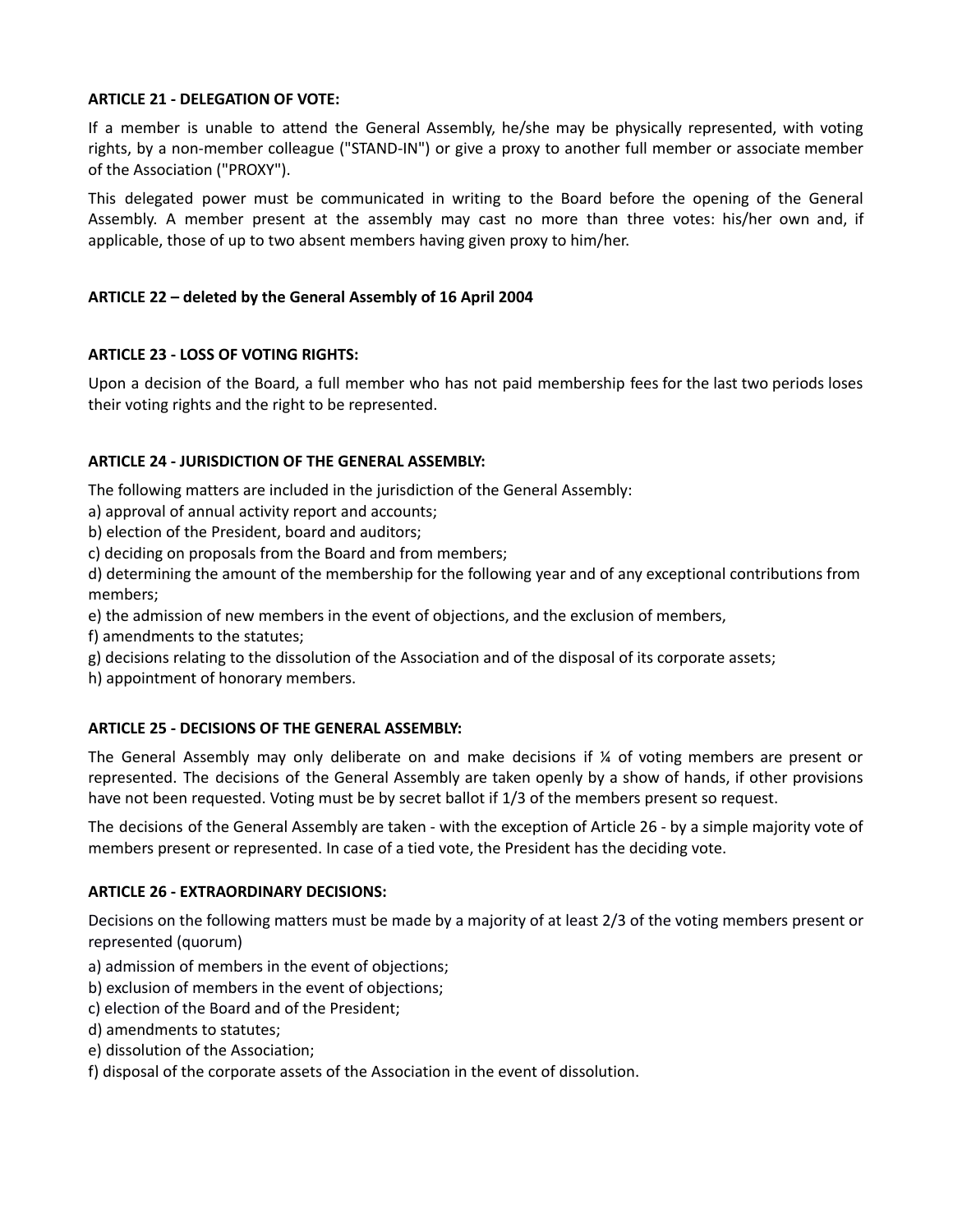### **CHAPTER IV b – THE BOARD**

## **ARTICLE 27 – BOARD OF THE ASSOCIATION:**

The Board, elected from among the full members of the Association, is made up of:

- A President;
- Five members.

The members of the Board appoint from their number: a Vice-President (who stands in for the President in the event of his absence, resignation or death), a Treasurer and a General Secretary.

The Board may invite a member of the Association to participate in its work when it is deemed necessary, to discuss certain issues. In the event that both the President and Vice President are absent on the day of a Board meeting, the Board may designate an ad hoc Chairman for the meeting.

Honorary members of the Association may participate, without voting rights, in the deliberations of the Board.

## **ARTICLE 28 - ELECTIONS:**

Since associate and affiliate members may not be elected, the Board is elected from among the full members only, by a 2/3 majority of members present or represented, in a secret ballot. If such a majority cannot be achieved for any one candidate, a new vote between the two candidates having obtained the greatest number of votes in the first round will be held. The candidate with the most votes in the second round is elected. The Board must include a full member who is a French resident, since the Association is governed by French Law.

b) Election of the President: The President is elected by the General Assembly for three years, from among the Board members, under the same voting conditions as those set out in Article 28a. If his/her term of office as a Board member should expire before the expiry of his/her three years as President, he/she shall complete the term of office as President without a new vote. The Presidency is limited to two consecutive terms.

## **ARTICLE 29 – ASSUMPTION OF DUTIES, TERM OF OFFICE OF BOARD MEMBERS :**

New Board members assume their duties at the conclusion of the Assembly in question. Board members are elected for a term of three years with the exception of the treasurer, who is elected by the Board for an indefinite period. Outgoing members are only eligible for consecutive re-election once.

## **ARTICLE 30 - DEATH - RESIGNATION OR REPLACEMENT OF A MEMBER OF THE BOARD:**

In the event of resignation or death of a Board member, a provisional replacement is elected by a majority of the remaining Board members until the next General Assembly, at which a new member will be definitively elected. If, for health or other reasons, a member of the Board is unable for a period of time to carry out their duties or to attend the General Assembly, a majority of the Board may appoint a replacement. If the Board is unable to agree on the appointment of a replacement or of a new office holder, the decision is taken by the President.

## **ARTICLE 31 - SECRETARIAT OF THE ASSOCIATION:**

The secretariat of the Association shall be undertaken by a Board member, whose necessary expenses shall be reimbursed from the funds of the Association. He/she may be assisted by an Executive Secretary hired and paid in accordance with a decision of the General Assembly. The Executive Secretary participates in the work of the Board and of the General Assembly without voting rights.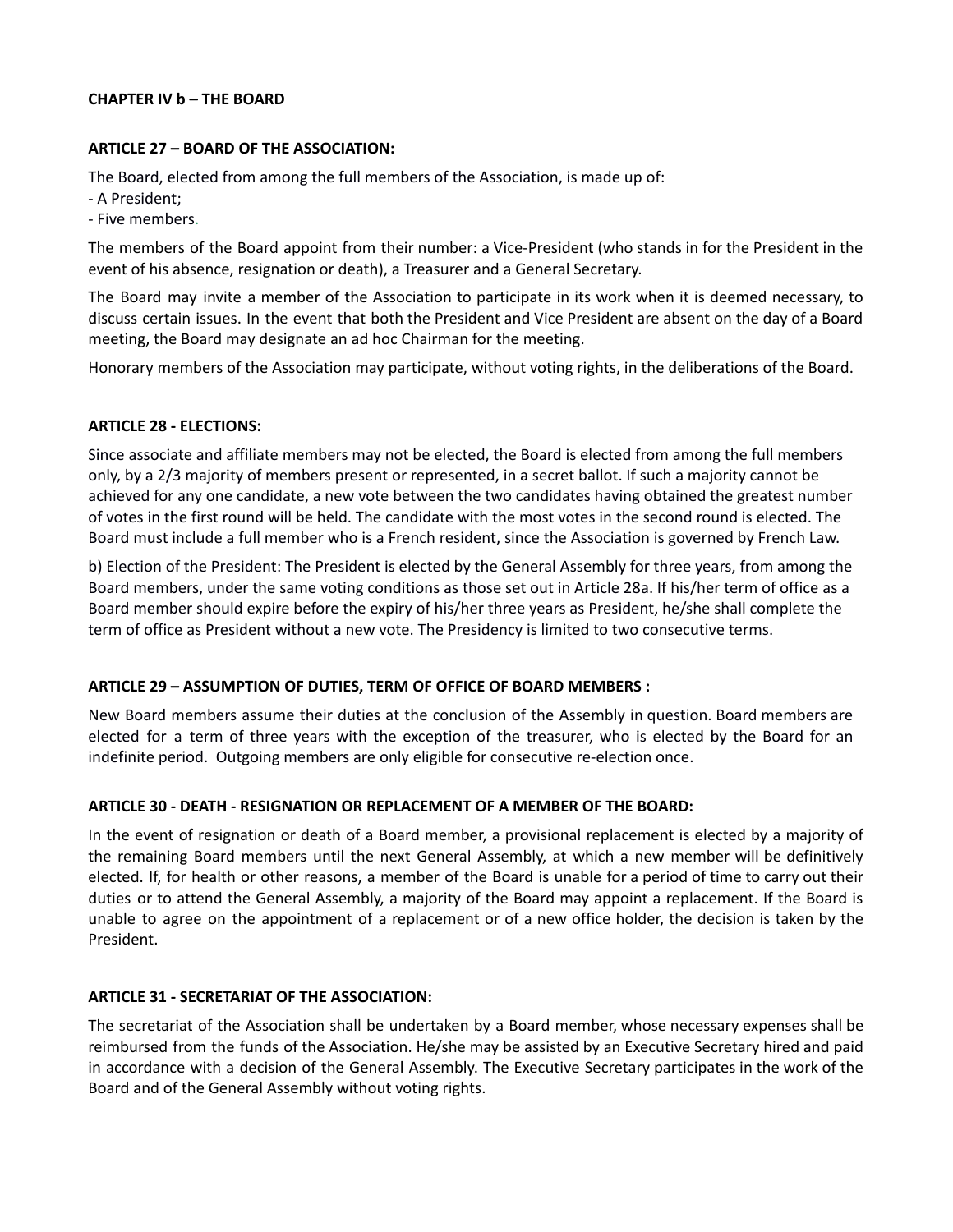### **ARTICLE 32 - MEETINGS:**

The Board shall meet each time the interests of the Association so require, convened by the President, who sets the agenda. The Board may only validly deliberate if at least three of its members are present at the meeting. Decisions are made by a majority vote. Board members' travel and accommodation expenses for these meetings are paid from the funds of the Association.

## **ARTICLE 33 - JURISDICTION OF THE BOARD:**

The Board elects from among its members a Vice-President, a Treasurer and a General Secretary.

The Board manages and administers the Association and ensures the application of its statutes.

The Board acts on behalf of the Association and may grant individual signatory powers to the President, the Vice President and Treasurer.

The Board decides on the admission of new members where there is no opposition from any member of the Association in accordance with Article 7.

The Board decides on the admission of associate members.

It reviews proposals submitted to it by members of the Association and third parties and presents them to the General Assembly.

It manages the assets of the Association, drafts the budget and submits the accounts and the budget to the General Assembly.

It convenes meetings and takes all steps and decisions in pursuit of the Association's aims and interests.

If two members of the AEAA are in dispute, the Board may offer its arbitration. One of the members involved may also ask the Board for arbitration.

The Board may entrust missions to associate members.

It strives to implement all necessary measures to ensure the continuation and prosperity of the profession.

## **CHAPTER V – AUDITING**

## **ARTICLE 34 - AUDIT OF ACCOUNTS:**

Two auditors are elected by the Assembly from among its members and they audit the accounts presented by the Board on an annual basis. They submit their written report to discharge and approve the accounts during the General Assembly. If necessary, the accounts may be given to a professional accountant who is independent of the Association.

#### **CHAPTER VI - MISCELLANEOUS**

#### **ARTICLE 35 – DISSOLUTION:**

In the event of dissolution, the assets of the Association are disposed of in accordance with the decisions of the General Assembly. These assets cannot be distributed among the members of the Association.

#### **ARTICLE 36 - FILING OF STATUTES:**

These statutes shall be filed, in accordance with the law, with the Prefecture de Police in Paris along with the list of Board members. This filing will be repeated with every amendment made to the statutes and to the membership of the Board.